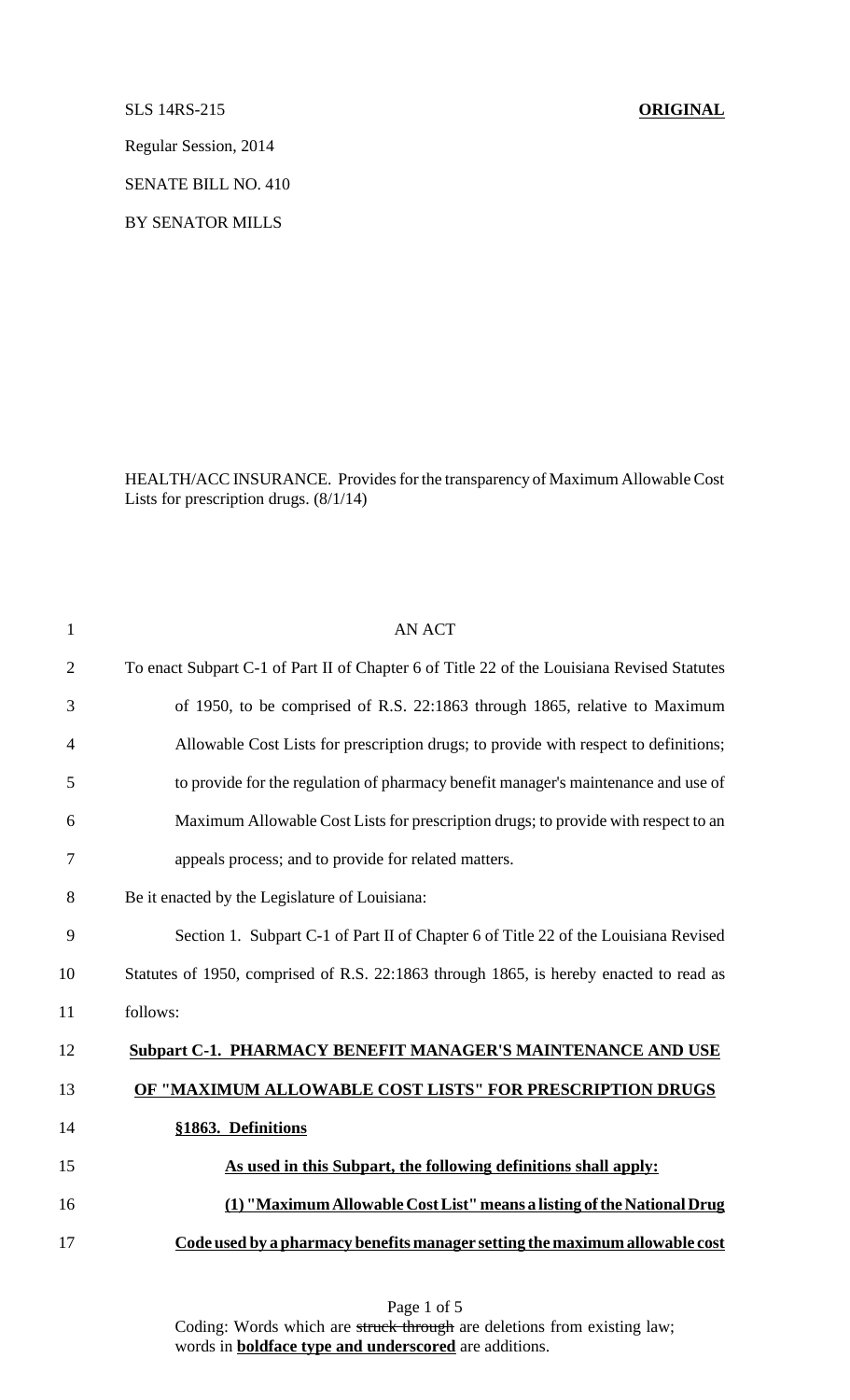| $\mathbf{1}$   | on which reimbursement to a pharmacy or pharmacist may be based.              |
|----------------|-------------------------------------------------------------------------------|
| $\overline{2}$ | (2) "NDC" means the National Drug Code, a numerical identifier                |
| 3              | assigned to all prescription drugs.                                           |
| $\overline{4}$ | (3) "Pharmacist" means a licensed pharmacist as defined in R.S.               |
| 5              | <u>22:1852(8).</u>                                                            |
| 6              | (4) "Pharmacist services" means products, goods, or services provided         |
| 7              | as a part of the practice of pharmacy as defined in R.S. 22:1852(9).          |
| 8              | (5) "Pharmacy" means any appropriately licensed place where                   |
| 9              | prescription drugs are dispensed as defined in R.S. 22:1852(10).              |
| 10             | (6) "Pharmacy benefits manager" means an entity that administers or           |
| 11             | manages a pharmacy benefits plan or program.                                  |
| 12             | (7) "Pharmacy benefits plan" or "pharmacy benefits program" means             |
| 13             | a plan or program that pays for, reimburses, covers the cost of, or otherwise |
| 14             | provides for pharmacist services to individuals who reside in or are employed |
| 15             | in Louisiana.                                                                 |
| 16             | §1864. Requirements for use of the NDC by a pharmacy benefits manager         |
| 17             | A. Before a pharmacy benefits manager places or continues a particular        |
| 18             | NDC or Maximum Allowable Cost List, the following requirements shall be       |
| 19             | met:                                                                          |
| 20             | (1) The NDC shall be listed as "A" or "B" rated in the most recent            |
| 21             | version of the FDA's Approved Drug Products with Therapeutic Equivalence      |
| 22             | Evaluations, also known as the Orange Book, or have an "NR" or "NA" rating    |
| 23             | or a similar rating by a nationally recognized reference.                     |
| 24             | (2) The NDC shall be available for purchase by pharmacies in the state        |
| 25             | from national or regional wholesalers.                                        |
| 26             | (3) The NDC shall not be obsolete.                                            |
| 27             | <b>B.</b> A pharmacy benefits manager shall be required to:                   |
| 28             | (1) Provide access to its Maximum Allowable Cost List to each pharmacy        |
| 29             | subject to the list.                                                          |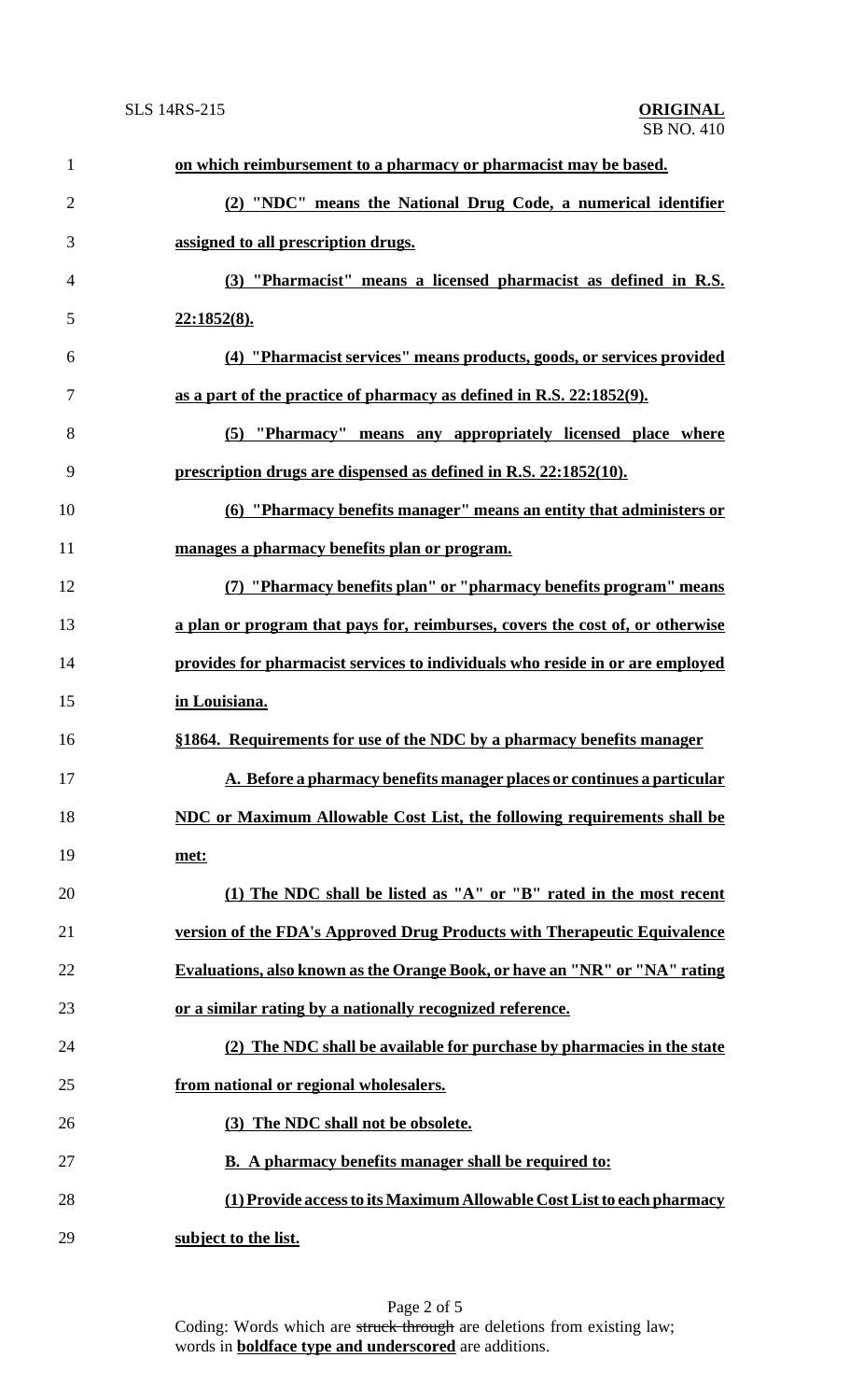| $\mathbf{1}$   | (2) Update its Maximum Allowable Cost List on a timely basis, but in no         |
|----------------|---------------------------------------------------------------------------------|
| $\overline{2}$ | event longer than seven calendar days from a change in the methodology on       |
| 3              | which the Maximum Allowable Cost List is based or in the value of a variable    |
| 4              | involved in the methodology.                                                    |
| 5              | (3) Provide a process for each pharmacy subject to the list to receive          |
| 6              | prompt notification of an update to the Maximum Allowable Cost List.            |
| 7              | §1865. Appeals                                                                  |
| 8              | Within seven business days after the applicable fill date, the<br>A.            |
| 9              | pharmacy benefits manager shall provide a reasonable administrative appeal      |
| 10             | procedure to allow pharmacies to challenge maximum allowable costs for a        |
| 11             | specific NDC or NDCs as not meeting the requirements of this Subpart or being   |
| 12             | below the cost at which the pharmacy may obtain the NDC. The pharmacy           |
| 13             | benefits manager shall respond to a challenge within seven business days after  |
| 14             | receipt of the challenge.                                                       |
| 15             | <b>B.</b> If an appeal made pursuant to this Section is upheld, the pharmacy    |
| 16             | benefits manager shall take the following actions:                              |
| 17             | (1) Make the change in the Maximum Allowable Cost List.                         |
| 18             | (2) Permit the challenging pharmacy or pharmacist to reverse and rebill         |
| 19             | the claim in question.                                                          |
| 20             | (3) Make the change effective for each similarly situated pharmacy as           |
| 21             | defined by the payor subject to the Maximum Allowable Cost List.                |
| 22             | C. If an appeal made pursuant to this Section is denied, the pharmacy           |
| 23             | benefits manager shall provide the challenging pharmacy or pharmacist the       |
| 24             | NDC number from national or regional wholesalers operating in Louisiana.        |
| 25             | D. A violation of this Subpart shall be deemed deceptive pursuant to the        |
| 26             | <b>Unfair Trade Practices and Consumer Protection Law, R.S. 51:1401 et seq.</b> |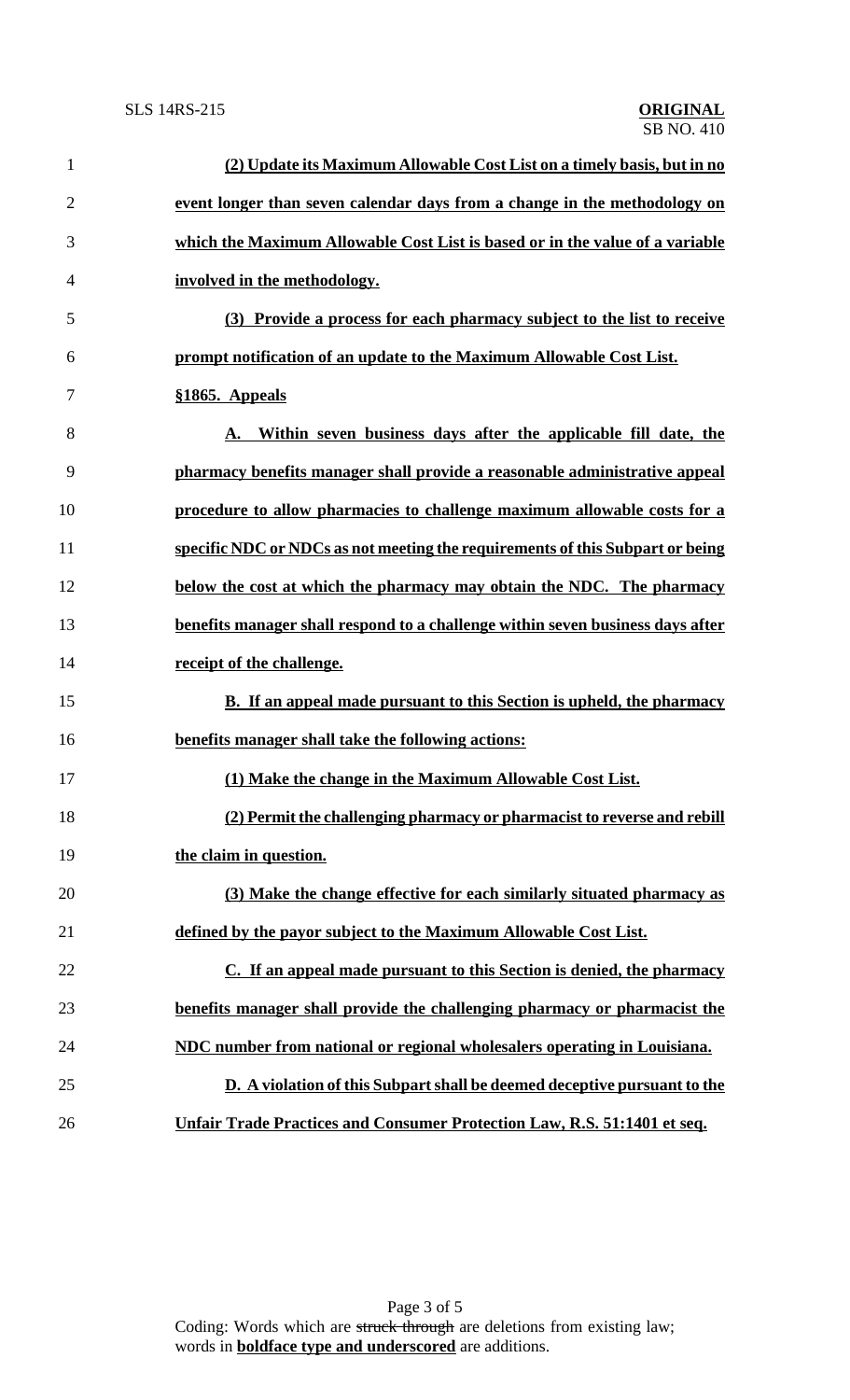Mills (SB 410)

The original instrument and the following digest, which constitutes no part of the legislative instrument, were prepared by Cheryl Horne.

## **DIGEST**

Proposed law provides for definitions of:

- (1) Maximum Allowable Cost List
- (2) National Drug Code (NDC)
- (3) Pharmacist
- (4) Pharmacist services
- (5) Pharmacy
- (6) Pharmacy benefits manager
- (7) Pharmacy benefits plan or program

Proposed law allows a pharmacy benefits manager to use the NDC only when the following conditions have been met:

- (1) The NDC is listed as "A" or "B" rated in the most recent version of the FDA's Orange Book.
- (2) The NDC is available for purchase by pharmacies in the state from national or regional wholesalers.
- (3) The NDC is not obsolete.

Proposed law requires a pharmacy benefits manager to:

- (1) Provide access to its Maximum Allowable Cost List.
- (2) Update its Maximum Allowable Cost List on a timely basis.
- (3) Provide a process for each pharmacy to receive prompt notification of an update.

Proposed law requires a pharmacy benefits manager to provide a reasonable administrative appeal procedure within seven business days after the applicable fill date. Requires the pharmacy benefits manager to respond to a challenge within seven business days after receipt of a challenge.

Proposed law requires a pharmacy benefits manager to perform the following if an appeal is upheld:

- (1) Make the change in the Maximum Allowable Cost List.
- (2) Permit the challenging pharmacy or pharmacist to reverse and rebill the claim.
- (3) Make the change effective for each similarly situated pharmacy.

Proposed law requires a pharmacy benefits manager to provide the challenging pharmacy or pharmacist the NDC number if an appeal is denied.

## Page 4 of 5

Coding: Words which are struck through are deletions from existing law; words in **boldface type and underscored** are additions.